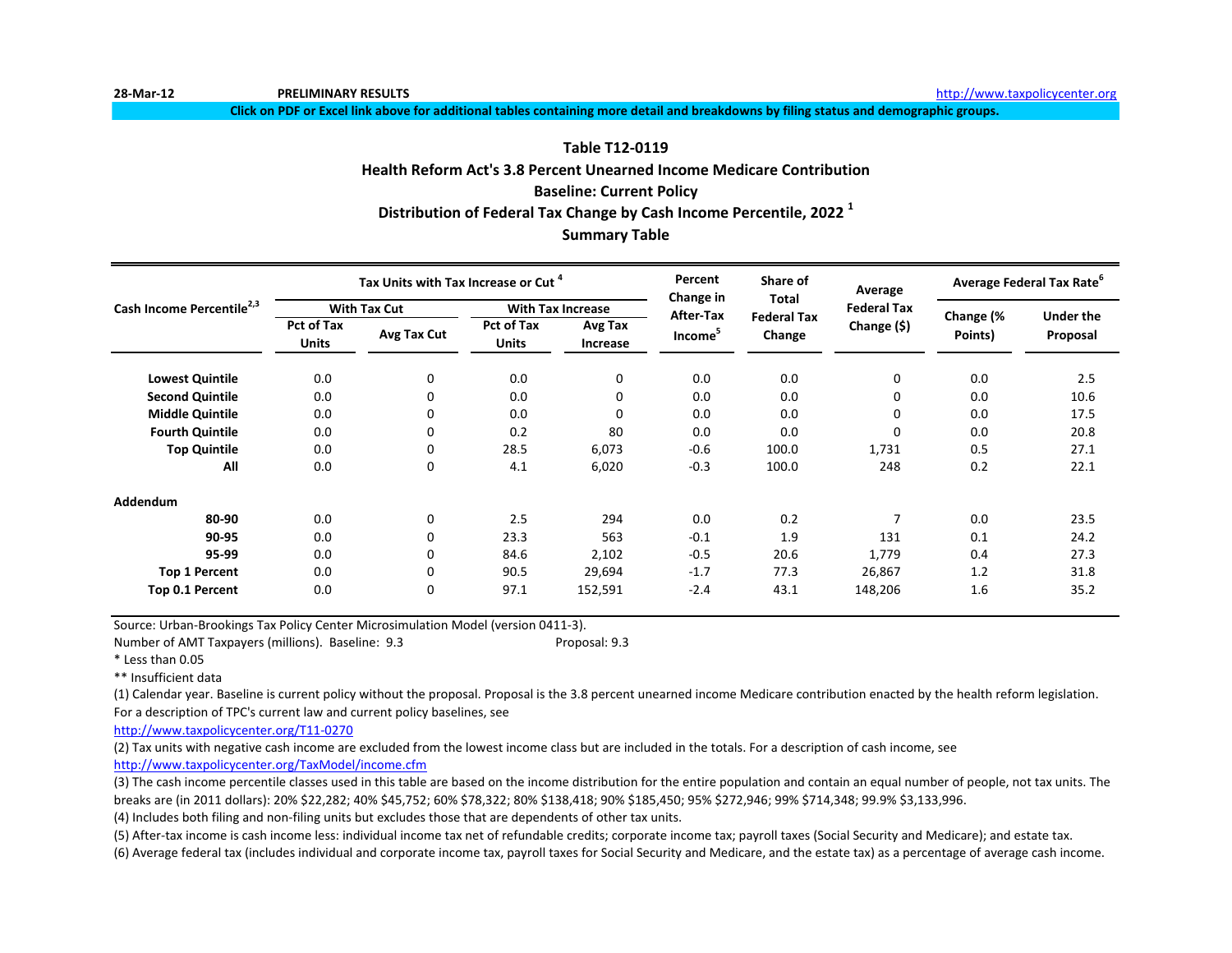| Cash Income Percentile <sup>2,3</sup> | Percent of Tax Units <sup>4</sup> |                             | Percent Change in             | <b>Share of Total</b><br><b>Federal Tax</b> | <b>Average Federal Tax Change</b> |         | <b>Share of Federal Taxes</b> |                              | Average Federal Tax Rate <sup>6</sup> |                              |
|---------------------------------------|-----------------------------------|-----------------------------|-------------------------------|---------------------------------------------|-----------------------------------|---------|-------------------------------|------------------------------|---------------------------------------|------------------------------|
|                                       | <b>With Tax Cut</b>               | <b>With Tax</b><br>Increase | After-Tax Income <sup>5</sup> | Change                                      | <b>Dollars</b>                    | Percent | Change (%<br>Points)          | <b>Under the</b><br>Proposal | Change (%<br>Points)                  | <b>Under the</b><br>Proposal |
| <b>Lowest Quintile</b>                | 0.0                               | 0.0                         | 0.0                           | 0.0                                         | 0                                 | 0.0     | 0.0                           | 0.5                          | 0.0                                   | 2.5                          |
| <b>Second Quintile</b>                | 0.0                               | 0.0                         | 0.0                           | 0.0                                         | $\Omega$                          | 0.0     | $-0.1$                        | 4.5                          | 0.0                                   | 10.6                         |
| <b>Middle Quintile</b>                | 0.0                               | 0.0                         | 0.0                           | 0.0                                         | 0                                 | 0.0     | $-0.1$                        | 11.7                         | 0.0                                   | 17.5                         |
| <b>Fourth Quintile</b>                | 0.0                               | 0.2                         | 0.0                           | 0.0                                         | $\mathbf{0}$                      | 0.0     | $-0.2$                        | 19.3                         | 0.0                                   | 20.8                         |
| <b>Top Quintile</b>                   | 0.0                               | 28.5                        | $-0.6$                        | 100.0                                       | 1,731                             | 1.7     | 0.4                           | 63.9                         | 0.5                                   | 27.1                         |
| All                                   | 0.0                               | 4.1                         | $-0.3$                        | 100.0                                       | 248                               | 1.1     | 0.0                           | 100.0                        | 0.2                                   | 22.1                         |
| <b>Addendum</b>                       |                                   |                             |                               |                                             |                                   |         |                               |                              |                                       |                              |
| 80-90                                 | 0.0                               | 2.5                         | 0.0                           | 0.2                                         |                                   | 0.0     | $-0.2$                        | 14.8                         | 0.0                                   | 23.5                         |
| 90-95                                 | 0.0                               | 23.3                        | $-0.1$                        | 1.9                                         | 131                               | 0.2     | $-0.1$                        | 9.9                          | 0.1                                   | 24.2                         |
| 95-99                                 | 0.0                               | 84.6                        | $-0.5$                        | 20.6                                        | 1,779                             | 1.4     | 0.1                           | 16.2                         | 0.4                                   | 27.3                         |
| <b>Top 1 Percent</b>                  | 0.0                               | 90.5                        | $-1.7$                        | 77.3                                        | 26,867                            | 3.8     | 0.6                           | 23.1                         | 1.2                                   | 31.8                         |
| Top 0.1 Percent                       | 0.0                               | 97.1                        | $-2.4$                        | 43.1                                        | 148,206                           | 4.7     | 0.4                           | 10.5                         | 1.6                                   | 35.2                         |

(3) The cash income percentile classes used in this table are based on the income distribution for the entire population and contain an equal number of people, not tax units. The breaks are (in 2011 dollars): 20% \$22,282; 40% \$45,752; 60% \$78,322; 80% \$138,418; 90% \$185,450; 95% \$272,946; 99% \$714,348; 99.9% \$3,133,996.

Source: Urban-Brookings Tax Policy Center Microsimulation Model (version 0411-3).

Number of AMT Taxpayers (millions). Baseline: 9.3 Proposal: 9.3

# **Detail Table Table T12-0119 Health Reform Act's 3.8 Percent Unearned Income Medicare Contribution Baseline: Current Policy Distribution of Federal Tax Change by Cash Income Percentile, 2022 <sup>1</sup>**

| Cash Income Percentile <sup>2,3</sup> | Tax Units <sup>4</sup>       |                     | <b>Pre-Tax Income</b> |                            | <b>Federal Tax Burden</b> |                     | <b>After-Tax Income</b> |                            | Average                    |
|---------------------------------------|------------------------------|---------------------|-----------------------|----------------------------|---------------------------|---------------------|-------------------------|----------------------------|----------------------------|
|                                       | <b>Number</b><br>(thousands) | Percent of<br>Total | Average (dollars)     | Percent of<br><b>Total</b> | Average (dollars)         | Percent of<br>Total | Average (dollars)       | Percent of<br><b>Total</b> | <b>Federal Tax</b><br>Rate |
| <b>Lowest Quintile</b>                | 45,051                       | 25.2                | 16,303                | 4.0                        | 411                       | 0.5                 | 15,891                  | 4.9                        | 2.5                        |
| <b>Second Quintile</b>                | 41,671                       | 23.3                | 41,574                | 9.3                        | 4,417                     | 4.5                 | 37,157                  | 10.7                       | 10.6                       |
| <b>Middle Quintile</b>                | 35,526                       | 19.9                | 76,666                | 14.7                       | 13,450                    | 11.8                | 63,216                  | 15.5                       | 17.5                       |
| <b>Fourth Quintile</b>                | 29,306                       | 16.4                | 129,798               | 20.5                       | 26,955                    | 19.5                | 102,843                 | 20.8                       | 20.8                       |
| <b>Top Quintile</b>                   | 25,593                       | 14.3                | 377,519               | 52.1                       | 100,644                   | 63.5                | 276,875                 | 48.9                       | 26.7                       |
| All                                   | 178,798                      | 100.0               | 103,787               | 100.0                      | 22,671                    | 100.0               | 81,117                  | 100.0                      | 21.8                       |
| <b>Addendum</b>                       |                              |                     |                       |                            |                           |                     |                         |                            |                            |
| 80-90                                 | 12,832                       | 7.2                 | 201,121               | 13.9                       | 47,205                    | 14.9                | 153,915                 | 13.6                       | 23.5                       |
| 90-95                                 | 6,360                        | 3.6                 | 263,571               | 9.0                        | 63,546                    | 10.0                | 200,025                 | 8.8                        | 24.1                       |
| 95-99                                 | 5,125                        | 2.9                 | 473,893               | 13.1                       | 127,435                   | 16.1                | 346,458                 | 12.2                       | 26.9                       |
| <b>Top 1 Percent</b>                  | 1,275                        | 0.7                 | 2,333,770             | 16.0                       | 715,799                   | 22.5                | 1,617,971               | 14.2                       | 30.7                       |
| <b>Top 0.1 Percent</b>                | 129                          | 0.1                 | 9,454,596             | 6.6                        | 3,178,808                 | 10.1                | 6,275,788               | 5.6                        | 33.6                       |

## **Baseline Distribution of Income and Federal Taxes by Cash Income Percentile, 2022 <sup>1</sup>**

(4) Includes both filing and non-filing units but excludes those that are dependents of other tax units.

(5) After-tax income is cash income less: individual income tax net of refundable credits; corporate income tax; payroll taxes (Social Security and Medicare); and estate tax.

[http://www.taxpolicycente](http://www.taxpolicycenter.org/TaxModel/income.cfm)r.org/TaxModel/income.cfm (2) Tax units with negative cash income are excluded from the lowest income class but are included in the totals. For a description of cash income, see

(6) Average federal tax (includes individual and corporate income tax, payroll taxes for Social Security and Medicare, and the estate tax) as a percentage of average cash income.

(1) Calendar year. Baseline is current policy without the proposal. Proposal is the 3.8 percent unearned income Medicare contribution enacted by the health reform legislation. For a description of TPC's current law and current policy baselines, see

[http://www.taxpolicycente](http://www.taxpolicycenter.org/T11-0270)r.org/T11-0270

<sup>\*</sup> Less than 0.05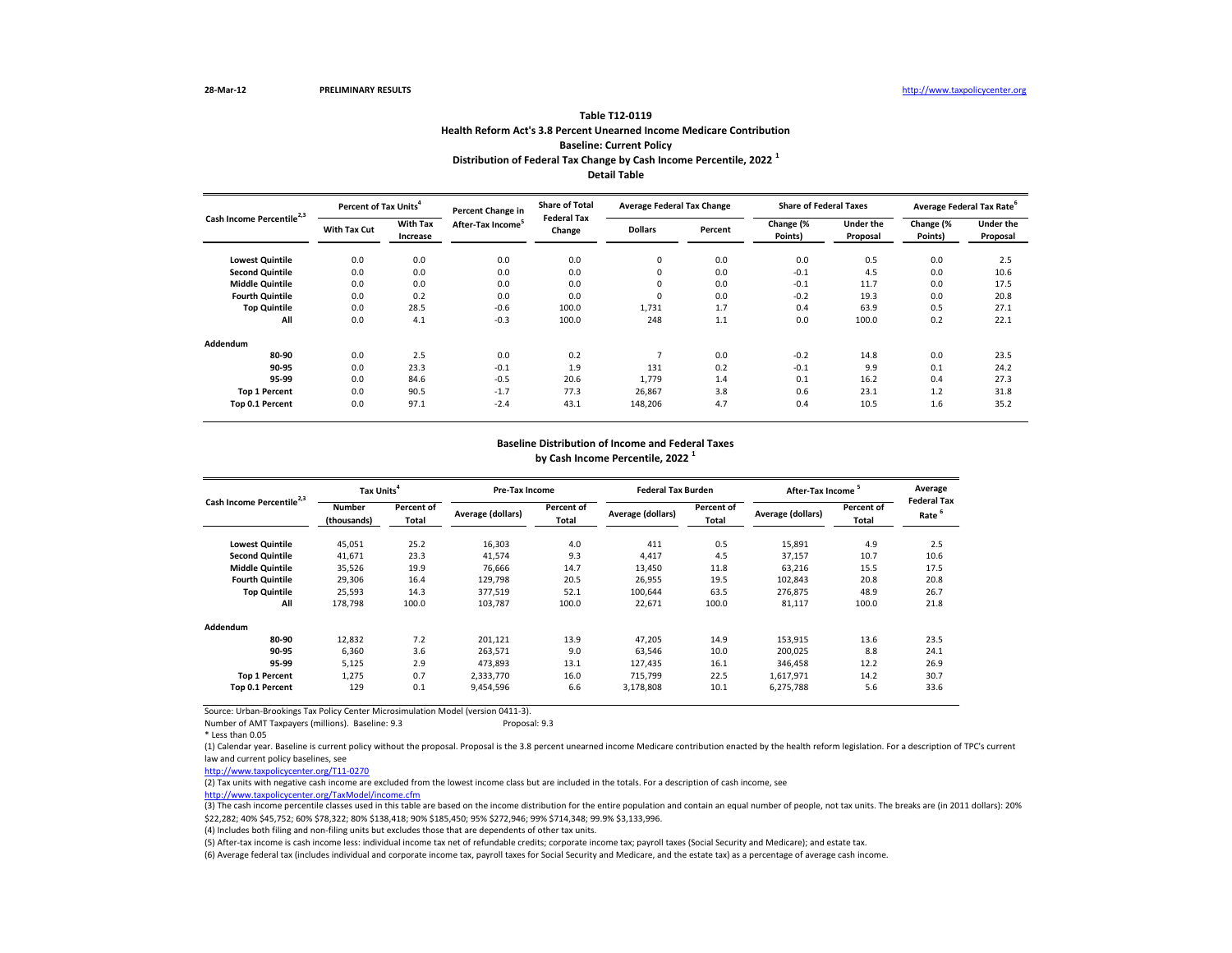| Cash Income Percentile <sup>2,3</sup> |                     | Percent of Tax Units <sup>4</sup> |                               | <b>Share of Total</b><br><b>Percent Change in</b><br><b>Federal Tax</b> | <b>Average Federal Tax Change</b> |         | <b>Share of Federal Taxes</b> |                       | Average Federal Tax Rate <sup>6</sup> |                              |
|---------------------------------------|---------------------|-----------------------------------|-------------------------------|-------------------------------------------------------------------------|-----------------------------------|---------|-------------------------------|-----------------------|---------------------------------------|------------------------------|
|                                       | <b>With Tax Cut</b> | <b>With Tax</b><br>Increase       | After-Tax Income <sup>3</sup> | Change                                                                  | <b>Dollars</b>                    | Percent | Change (%<br>Points)          | Under the<br>Proposal | Change (%<br>Points)                  | <b>Under the</b><br>Proposal |
| <b>Lowest Quintile</b>                | 0.0                 | 0.0                               | 0.0                           | 0.0                                                                     | 0                                 | 0.0     | 0.0                           | $-0.1$                | 0.0                                   | $-0.5$                       |
| <b>Second Quintile</b>                | 0.0                 | 0.0                               | 0.0                           | 0.0                                                                     | 0                                 | 0.0     | 0.0                           | 3.3                   | 0.0                                   | 9.4                          |
| <b>Middle Quintile</b>                | 0.0                 | 0.0                               | 0.0                           | 0.0                                                                     | 0                                 | 0.0     | $-0.1$                        | 9.1                   | 0.0                                   | 15.5                         |
| <b>Fourth Quintile</b>                | 0.0                 |                                   | 0.0                           | 0.0                                                                     | 0                                 | 0.0     | $-0.2$                        | 18.9                  | 0.0                                   | 20.6                         |
| <b>Top Quintile</b>                   | 0.0                 | 22.6                              | $-0.6$                        | 100.0                                                                   | 1,359                             | $1.6\,$ | 0.3                           | 68.5                  | 0.4                                   | 26.8                         |
| All                                   | 0.0                 | 4.1                               | $-0.3$                        | 100.0                                                                   | 248                               | 1.1     | 0.0                           | 100.0                 | 0.2                                   | 22.1                         |
| Addendum                              |                     |                                   |                               |                                                                         |                                   |         |                               |                       |                                       |                              |
| 80-90                                 | 0.0                 | 1.2                               | 0.0                           | 0.1                                                                     | 3                                 | 0.0     | $-0.2$                        | 15.4                  | 0.0                                   | 23.2                         |
| 90-95                                 | 0.0                 | 12.4                              | 0.0                           | 1.2                                                                     | 63                                | 0.1     | $-0.1$                        | 11.9                  | 0.0                                   | 24.4                         |
| 95-99                                 | 0.0                 | 72.8                              | $-0.4$                        | 18.3                                                                    | 1,244                             | 1.2     | 0.0                           | 17.3                  | 0.3                                   | 27.1                         |
| <b>Top 1 Percent</b>                  | 0.0                 | 86.5                              | $-1.6$                        | 80.4                                                                    | 23,314                            | 3.8     | 0.6                           | 23.9                  | 1.1                                   | 31.4                         |
| Top 0.1 Percent                       | 0.0                 | 97.0                              | $-2.4$                        | 46.2                                                                    | 131,510                           | 4.7     | 0.4                           | 11.1                  | 1.6                                   | 35.3                         |

Number of AMT Taxpayers (millions). Baseline: 9.3

\* Less than 0.05

**Distribution of Federal Tax Change by Cash Income Percentile Adjusted for Family Size, 2022 <sup>1</sup>**

**Detail Table**

# **Table T12-0119 Health Reform Act's 3.8 Percent Unearned Income Medicare Contribution Baseline: Current Policy**

| Cash Income Percentile <sup>2,3</sup> | Tax Units <sup>4</sup>       |                                   | <b>Pre-Tax Income</b> |                     | <b>Federal Tax Burden</b> |                            | After-Tax Income <sup>5</sup> |                            | Average<br><b>Federal Tax</b> |
|---------------------------------------|------------------------------|-----------------------------------|-----------------------|---------------------|---------------------------|----------------------------|-------------------------------|----------------------------|-------------------------------|
|                                       | <b>Number</b><br>(thousands) | <b>Percent of</b><br><b>Total</b> | Average (dollars)     | Percent of<br>Total | Average (dollars)         | Percent of<br><b>Total</b> | Average (dollars)             | Percent of<br><b>Total</b> | Rate <sup>6</sup>             |
| <b>Lowest Quintile</b>                | 37,209                       | 20.8                              | 15,382                | 3.1                 | -81                       | $-0.1$                     | 15,463                        | 4.0                        | $-0.5$                        |
| <b>Second Quintile</b>                | 38,632                       | 21.6                              | 37,376                | 7.8                 | 3,528                     | 3.4                        | 33,848                        | 9.0                        | 9.4                           |
| <b>Middle Quintile</b>                | 35,752                       | 20.0                              | 67,536                | 13.0                | 10,443                    | 9.2                        | 57,094                        | 14.1                       | 15.5                          |
| <b>Fourth Quintile</b>                | 32,958                       | 18.4                              | 113,958               | 20.2                | 23,524                    | 19.1                       | 90,434                        | 20.6                       | 20.6                          |
| <b>Top Quintile</b>                   | 32,595                       | 18.2                              | 321,197               | 56.4                | 84,803                    | 68.2                       | 236,394                       | 53.1                       | 26.4                          |
| All                                   | 178,798                      | 100.0                             | 103,787               | 100.0               | 22,671                    | 100.0                      | 81,117                        | 100.0                      | 21.8                          |
| <b>Addendum</b>                       |                              |                                   |                       |                     |                           |                            |                               |                            |                               |
| 80-90                                 | 15,775                       | 8.8                               | 172,921               | 14.7                | 40,035                    | 15.6                       | 132,886                       | 14.5                       | 23.2                          |
| 90-95                                 | 8,770                        | 4.9                               | 227,793               | 10.8                | 55,576                    | 12.0                       | 172,217                       | 10.4                       | 24.4                          |
| 95-99                                 | 6,522                        | 3.7                               | 402,401               | 14.1                | 107,701                   | 17.3                       | 294,700                       | 13.3                       | 26.8                          |
| <b>Top 1 Percent</b>                  | 1,527                        | 0.9                               | 2,042,383             | 16.8                | 617,286                   | 23.3                       | 1,425,097                     | 15.0                       | 30.2                          |
| Top 0.1 Percent                       | 156                          | 0.1                               | 8,292,771             | 7.0                 | 2,794,185                 | 10.7                       | 5,498,586                     | 5.9                        | 33.7                          |

### **Baseline Distribution of Income and Federal Taxes**

**by Cash Income Percentile Adjusted for Family Size, 2022 <sup>1</sup>**

(3) The cash income percentile classes used in this table are based on the income distribution for the entire population and contain an equal number of people, not tax units. The incomes used are adjusted for family size by dividing by the square root of the number of people in the tax unit. The resulting percentile breaks are (in 2011 dollars): 20% \$16,414; 40% \$30,982; 60% \$50,893; 80% \$82,426; 90% \$113,847; 95% \$159,996; 99% \$402,820; 99.9% \$1,874,628.

(4) Includes both filing and non-filing units but excludes those that are dependents of other tax units.

[http://www.taxpolicycente](http://www.taxpolicycenter.org/TaxModel/income.cfm)r.org/TaxModel/income.cfm (2) Tax units with negative cash income are excluded from the lowest income class but are included in the totals. For a description of cash income, see

(5) After-tax income is cash income less: individual income tax net of refundable credits; corporate income tax; payroll taxes (Social Security and Medicare); and estate tax. (6) Average federal tax (includes individual and corporate income tax, payroll taxes for Social Security and Medicare, and the estate tax) as a percentage of average cash income.

(1) Calendar year. Baseline is current policy without the proposal. Proposal is the 3.8 percent unearned income Medicare contribution enacted by the health reform legislation. For a description of TPC's current law and current policy baselines, see

[http://www.taxpolicycente](http://www.taxpolicycenter.org/T11-0270)r.org/T11-0270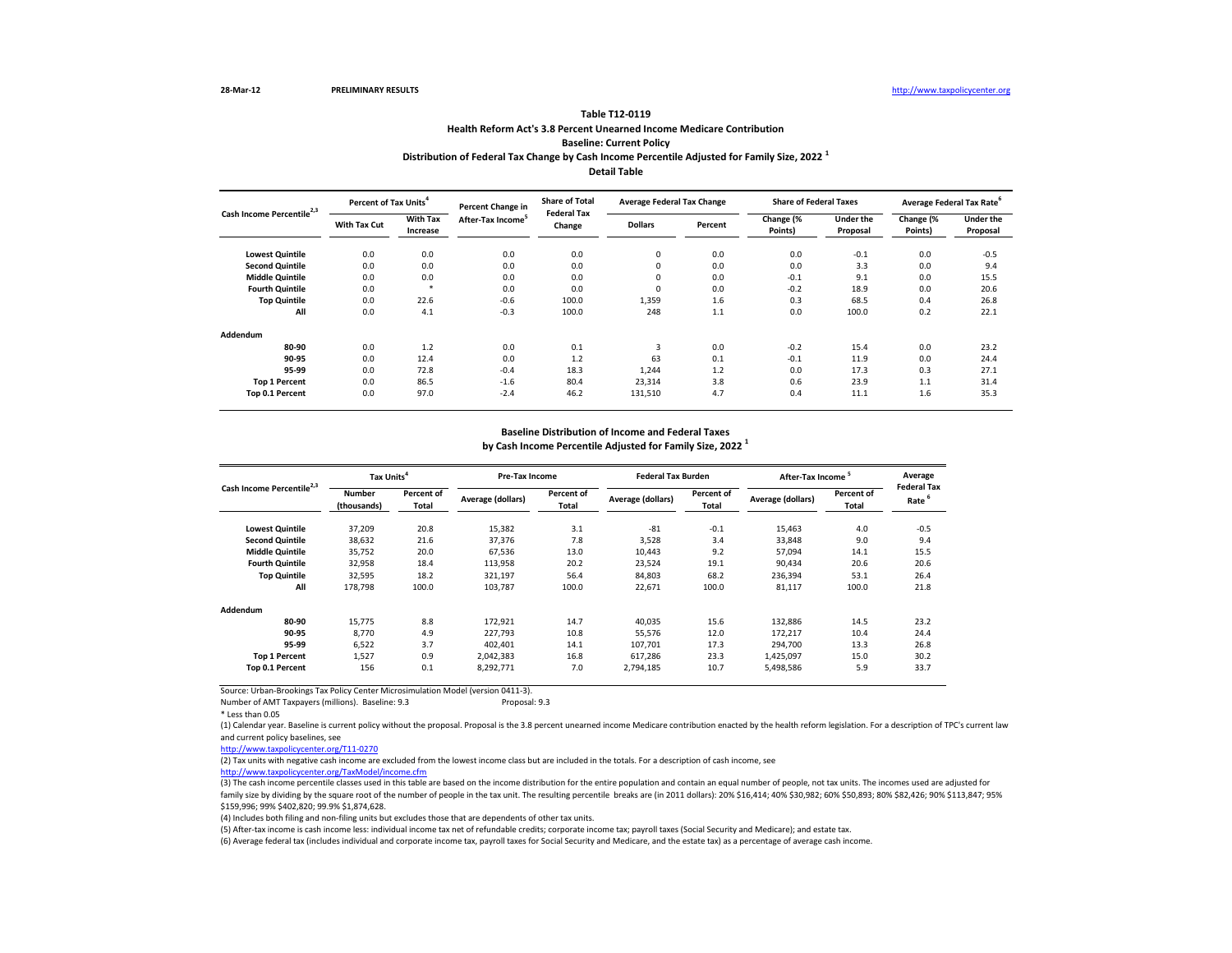| Cash Income Percentile <sup>2,3</sup> |                     | Percent of Tax Units <sup>4</sup> |                               | <b>Share of Total</b><br>Percent Change in<br><b>Federal Tax</b> | <b>Average Federal Tax Change</b> |         | <b>Share of Federal Taxes</b> |                              | Average Federal Tax Rate <sup>6</sup> |                              |
|---------------------------------------|---------------------|-----------------------------------|-------------------------------|------------------------------------------------------------------|-----------------------------------|---------|-------------------------------|------------------------------|---------------------------------------|------------------------------|
|                                       | <b>With Tax Cut</b> | <b>With Tax</b><br>Increase       | After-Tax Income <sup>5</sup> | Change                                                           | <b>Dollars</b>                    | Percent | Change (%<br>Points)          | <b>Under the</b><br>Proposal | Change (%<br>Points)                  | <b>Under the</b><br>Proposal |
| <b>Lowest Quintile</b>                | 0.0                 | 0.0                               | 0.0                           | 0.0                                                              | 0                                 | 0.0     | 0.0                           | 1.3                          | 0.0                                   | 5.1                          |
| <b>Second Quintile</b>                | 0.0                 | 0.0                               | 0.0                           | 0.0                                                              | 0                                 | 0.0     | $-0.1$                        | 5.6                          | 0.0                                   | 8.8                          |
| <b>Middle Quintile</b>                | 0.0                 | 0.0                               | 0.0                           | 0.0                                                              | 0                                 | 0.0     | $-0.1$                        | 12.8                         | 0.0                                   | 15.6                         |
| <b>Fourth Quintile</b>                | 0.0                 | 0.0                               | 0.0                           | 0.0                                                              | 0                                 | 0.0     | $-0.2$                        | 23.0                         | 0.0                                   | 22.2                         |
| <b>Top Quintile</b>                   | 0.0                 | 15.9                              | $-0.6$                        | 100.0                                                            | 891                               | 1.5     | 0.4                           | 57.2                         | 0.4                                   | 27.7                         |
| All                                   | 0.0                 | 1.8                               | $-0.2$                        | 100.0                                                            | 102                               | 0.8     | 0.0                           | 100.0                        | 0.2                                   | 20.9                         |
| Addendum                              |                     |                                   |                               |                                                                  |                                   |         |                               |                              |                                       |                              |
| 80-90                                 | 0.0                 | 0.2                               | 0.0                           | 0.0                                                              | $\mathbf 0$                       | 0.0     | $-0.1$                        | 12.5                         | 0.0                                   | 24.2                         |
| 90-95                                 | 0.0                 | 0.8                               | 0.0                           | 0.1                                                              | 4                                 | 0.0     | $-0.1$                        | 11.3                         | 0.0                                   | 25.6                         |
| 95-99                                 | 0.0                 | 55.3                              | $-0.4$                        | 18.3                                                             | 739                               | 1.0     | 0.0                           | 15.7                         | 0.3                                   | 27.2                         |
| <b>Top 1 Percent</b>                  | 0.0                 | 83.8                              | $-1.9$                        | 81.5                                                             | 18,290                            | 4.0     | 0.5                           | 17.6                         | 1.3                                   | 33.3                         |
| Top 0.1 Percent                       | 0.0                 | 97.7                              | $-2.8$                        | 48.5                                                             | 112,732                           | 4.8     | 0.3                           | 8.9                          | 1.8                                   | 38.5                         |

\* Less than 0.05

| Cash Income Percentile <sup>2,3</sup> | Tax Units <sup>4</sup>       |                            | Pre-Tax Income    |                            | <b>Federal Tax Burden</b> |                     | After-Tax Income  |                            | Average                                 |
|---------------------------------------|------------------------------|----------------------------|-------------------|----------------------------|---------------------------|---------------------|-------------------|----------------------------|-----------------------------------------|
|                                       | <b>Number</b><br>(thousands) | Percent of<br><b>Total</b> | Average (dollars) | Percent of<br><b>Total</b> | Average (dollars)         | Percent of<br>Total | Average (dollars) | Percent of<br><b>Total</b> | <b>Federal Tax</b><br>Rate <sup>6</sup> |
| <b>Lowest Quintile</b>                | 21,821                       | 25.9                       | 12,083            | 5.4                        | 620                       | 1.3                 | 11,462            | 6.4                        | 5.1                                     |
| <b>Second Quintile</b>                | 22,271                       | 26.4                       | 29,350            | 13.3                       | 2,567                     | 5.6                 | 26,783            | 15.3                       | 8.8                                     |
| <b>Middle Quintile</b>                | 16,677                       | 19.8                       | 50,676            | 17.2                       | 7,891                     | 12.9                | 42,785            | 18.3                       | 15.6                                    |
| <b>Fourth Quintile</b>                | 12,876                       | 15.3                       | 82,876            | 21.7                       | 18,421                    | 23.2                | 64,456            | 21.3                       | 22.2                                    |
| <b>Top Quintile</b>                   | 9,653                        | 11.5                       | 220,495           | 43.2                       | 60,153                    | 56.8                | 160,342           | 39.6                       | 27.3                                    |
| All                                   | 84,243                       | 100.0                      | 58,478            | 100.0                      | 12,135                    | 100.0               | 46,343            | 100.0                      | 20.8                                    |
| Addendum                              |                              |                            |                   |                            |                           |                     |                   |                            |                                         |
| 80-90                                 | 4,438                        | 5.3                        | 120,186           | 10.8                       | 29,121                    | 12.6                | 91,066            | 10.4                       | 24.2                                    |
| 90-95                                 | 2,700                        | 3.2                        | 167,862           | 9.2                        | 43,015                    | 11.4                | 124,846           | 8.6                        | 25.6                                    |
| 95-99                                 | 2,131                        | 2.5                        | 280,166           | 12.1                       | 75,390                    | 15.7                | 204,776           | 11.2                       | 26.9                                    |
| <b>Top 1 Percent</b>                  | 383                          | 0.5                        | 1,421,176         | 11.1                       | 455,556                   | 17.1                | 965,620           | 9.5                        | 32.1                                    |
| Top 0.1 Percent                       | 37                           | 0.0                        | 6,424,331         | 4.8                        | 2,357,687                 | 8.5                 | 4,066,644         | 3.9                        | 36.7                                    |

# **Distribution of Federal Tax Change by Cash Income Percentile Adjusted for Family Size, 2022 <sup>1</sup> Detail Table - Single Tax Units**

# **Table T12-0119 Health Reform Act's 3.8 Percent Unearned Income Medicare Contribution Baseline: Current Policy**

## **Baseline Distribution of Income and Federal Taxes**

**by Cash Income Percentile Adjusted for Family Size, 2022 <sup>1</sup>**

(5) After-tax income is cash income less: individual income tax net of refundable credits; corporate income tax; payroll taxes (Social Security and Medicare); and estate tax. (6) Average federal tax (includes individual and corporate income tax, payroll taxes for Social Security and Medicare, and the estate tax) as a percentage of average cash income.

(1) Calendar year. Baseline is current policy without the proposal. Proposal is the 3.8 percent unearned income Medicare contribution enacted by the health reform legislation. For a description of TPC's current law and current policy baselines, see

[http://www.taxpolicycente](http://www.taxpolicycenter.org/T11-0270)r.org/T11-0270

(2) Tax units with negative cash income are excluded from the lowest income class but are included in the totals. For a description of cash income, see [http://www.taxpolicycente](http://www.taxpolicycenter.org/TaxModel/income.cfm)r.org/TaxModel/income.cfm

(3) The cash income percentile classes used in this table are based on the income distribution for the entire population and contain an equal number of people, not tax units. The incomes used are adjusted for family size by dividing by the square root of the number of people in the tax unit. The resulting percentile breaks are (in 2011 dollars): 20% \$16,414; 40% \$30,982; 60% \$50,893; 80% \$82,426; 90% \$113,847; 95% \$159,996; 99% \$402,820; 99.9% \$1,874,628.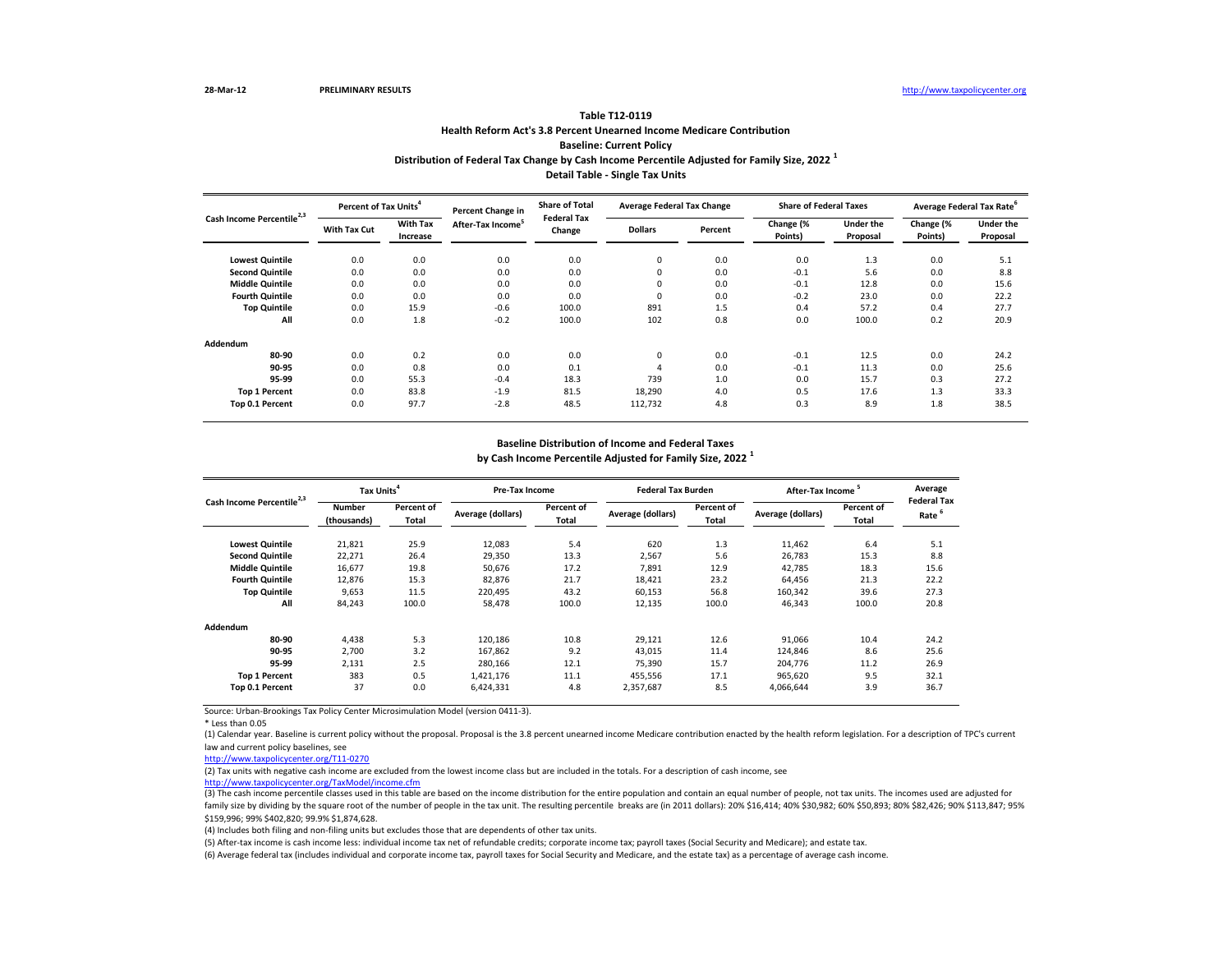| Cash Income Percentile <sup>2,3</sup> |                     | Percent of Tax Units <sup>4</sup><br>Percent Change in |                               | <b>Share of Total</b><br><b>Federal Tax</b> | <b>Average Federal Tax Change</b> |         | <b>Share of Federal Taxes</b> |                              | Average Federal Tax Rate <sup>6</sup> |                              |
|---------------------------------------|---------------------|--------------------------------------------------------|-------------------------------|---------------------------------------------|-----------------------------------|---------|-------------------------------|------------------------------|---------------------------------------|------------------------------|
|                                       | <b>With Tax Cut</b> | <b>With Tax</b><br>Increase                            | After-Tax Income <sup>5</sup> | Change                                      | <b>Dollars</b>                    | Percent | Change (%<br>Points)          | <b>Under the</b><br>Proposal | Change (%<br>Points)                  | <b>Under the</b><br>Proposal |
| <b>Lowest Quintile</b>                | 0.0                 | 0.0                                                    | 0.0                           | 0.0                                         | 0                                 | 0.0     | 0.0                           | $-0.1$                       | 0.0                                   | $-1.7$                       |
| <b>Second Quintile</b>                | 0.0                 | 0.0                                                    | 0.0                           | 0.0                                         | 0                                 | 0.0     | 0.0                           | 1.4                          | 0.0                                   | 10.2                         |
| <b>Middle Quintile</b>                | 0.0                 | 0.0                                                    | 0.0                           | 0.0                                         | 0                                 | 0.0     | $-0.1$                        | 5.9                          | 0.0                                   | 14.5                         |
| <b>Fourth Quintile</b>                | 0.0                 | 0.0                                                    | 0.0                           | 0.0                                         | $\mathbf{0}$                      | 0.0     | $-0.2$                        | 16.6                         | 0.0                                   | 19.8                         |
| <b>Top Quintile</b>                   | 0.0                 | 25.3                                                   | $-0.6$                        | 100.0                                       | 1,575                             | 1.6     | 0.3                           | 76.0                         | 0.4                                   | 26.5                         |
| All                                   | 0.0                 | 8.5                                                    | $-0.4$                        | 100.0                                       | 531                               | 1.2     | 0.0                           | 100.0                        | 0.3                                   | 23.5                         |
| Addendum                              |                     |                                                        |                               |                                             |                                   |         |                               |                              |                                       |                              |
| 80-90                                 | 0.0                 | 1.2                                                    | 0.0                           | 0.1                                         | 3                                 | 0.0     | $-0.2$                        | 16.8                         | 0.0                                   | 22.8                         |
| 90-95                                 | 0.0                 | 15.9                                                   | 0.0                           | 1.4                                         | 80                                | 0.1     | $-0.1$                        | 12.8                         | 0.0                                   | 24.0                         |
| 95-99                                 | 0.0                 | 82.3                                                   | $-0.4$                        | 18.6                                        | 1,513                             | 1.2     | 0.0                           | 19.0                         | 0.3                                   | 27.0                         |
| <b>Top 1 Percent</b>                  | 0.0                 | 87.3                                                   | $-1.6$                        | 80.0                                        | 24,585                            | 3.7     | 0.7                           | 27.4                         | 1.1                                   | 30.8                         |
| Top 0.1 Percent                       | 0.0                 | 96.7                                                   | $-2.3$                        | 45.1                                        | 135,836                           | 4.7     | 0.4                           | 12.3                         | 1.5                                   | 34.4                         |

\* Less than 0.05

| Cash Income Percentile <sup>2,3</sup> |                              | Tax Units <sup>4</sup> |                   | Pre-Tax Income             |                   | <b>Federal Tax Burden</b>  | <b>After-Tax Income</b> |                            | Average                                 |
|---------------------------------------|------------------------------|------------------------|-------------------|----------------------------|-------------------|----------------------------|-------------------------|----------------------------|-----------------------------------------|
|                                       | <b>Number</b><br>(thousands) | Percent of<br>Total    | Average (dollars) | Percent of<br><b>Total</b> | Average (dollars) | Percent of<br><b>Total</b> | Average (dollars)       | Percent of<br><b>Total</b> | <b>Federal Tax</b><br>Rate <sup>6</sup> |
| <b>Lowest Quintile</b>                | 4,620                        | 7.4                    | 21,651            | 0.9                        | $-357$            | $-0.1$                     | 22,008                  | 1.1                        | $-1.7$                                  |
| <b>Second Quintile</b>                | 7,157                        | 11.5                   | 53,060            | 3.3                        | 5,386             | 1.4                        | 47,674                  | 3.8                        | 10.2                                    |
| <b>Middle Quintile</b>                | 12,718                       | 20.4                   | 87,213            | 9.5                        | 12,676            | 6.0                        | 74,537                  | 10.6                       | 14.5                                    |
| <b>Fourth Quintile</b>                | 16,394                       | 26.2                   | 140,184           | 19.7                       | 27,712            | 16.8                       | 112,472                 | 20.6                       | 19.8                                    |
| <b>Top Quintile</b>                   | 21,091                       | 33.8                   | 371,838           | 67.2                       | 97,042            | 75.7                       | 274,796                 | 64.6                       | 26.1                                    |
| All                                   | 62,499                       | 100.0                  | 186,765           | 100.0                      | 43,259            | 100.0                      | 143,506                 | 100.0                      | 23.2                                    |
| Addendum                              |                              |                        |                   |                            |                   |                            |                         |                            |                                         |
| 80-90                                 | 10,251                       | 16.4                   | 197,456           | 17.3                       | 44,909            | 17.0                       | 152,548                 | 17.4                       | 22.7                                    |
| 90-95                                 | 5,680                        | 9.1                    | 257,704           | 12.5                       | 61,673            | 13.0                       | 196,030                 | 12.4                       | 23.9                                    |
| 95-99                                 | 4,080                        | 6.5                    | 470,795           | 16.5                       | 125,721           | 19.0                       | 345,075                 | 15.7                       | 26.7                                    |
| <b>Top 1 Percent</b>                  | 1,080                        | 1.7                    | 2,253,463         | 20.9                       | 669,552           | 26.8                       | 1,583,911               | 19.1                       | 29.7                                    |
| Top 0.1 Percent                       | 110                          | 0.2                    | 8,891,021         | 8.4                        | 2,923,779         | 11.9                       | 5,967,242               | 7.3                        | 32.9                                    |

# **Distribution of Federal Tax Change by Cash Income Percentile Adjusted for Family Size, 2022 <sup>1</sup> Detail Table - Married Tax Units Filing Jointly**

# **Table T12-0119 Health Reform Act's 3.8 Percent Unearned Income Medicare Contribution Baseline: Current Policy**

## **Baseline Distribution of Income and Federal Taxes**

**by Cash Income Percentile Adjusted for Family Size, 2022 <sup>1</sup>**

(5) After-tax income is cash income less: individual income tax net of refundable credits; corporate income tax; payroll taxes (Social Security and Medicare); and estate tax.

(6) Average federal tax (includes individual and corporate income tax, payroll taxes for Social Security and Medicare, and the estate tax) as a percentage of average cash income.

(1) Calendar year. Baseline is current policy without the proposal. Proposal is the 3.8 percent unearned income Medicare contribution enacted by the health reform legislation. For a description of TPC's current law and current policy baselines, see

[http://www.taxpolicycente](http://www.taxpolicycenter.org/T11-0270)r.org/T11-0270

(2) Tax units with negative cash income are excluded from the lowest income class but are included in the totals. For a description of cash income, see [http://www.taxpolicycente](http://www.taxpolicycenter.org/TaxModel/income.cfm)r.org/TaxModel/income.cfm

(3) The cash income percentile classes used in this table are based on the income distribution for the entire population and contain an equal number of people, not tax units. The incomes used are adjusted for family size by dividing by the square root of the number of people in the tax unit. The resulting percentile breaks are (in 2011 dollars): 20% \$16,414; 40% \$30,982; 60% \$50,893; 80% \$82,426; 90% \$113,847; 95% \$159,996; 99% \$402,820; 99.9% \$1,874,628.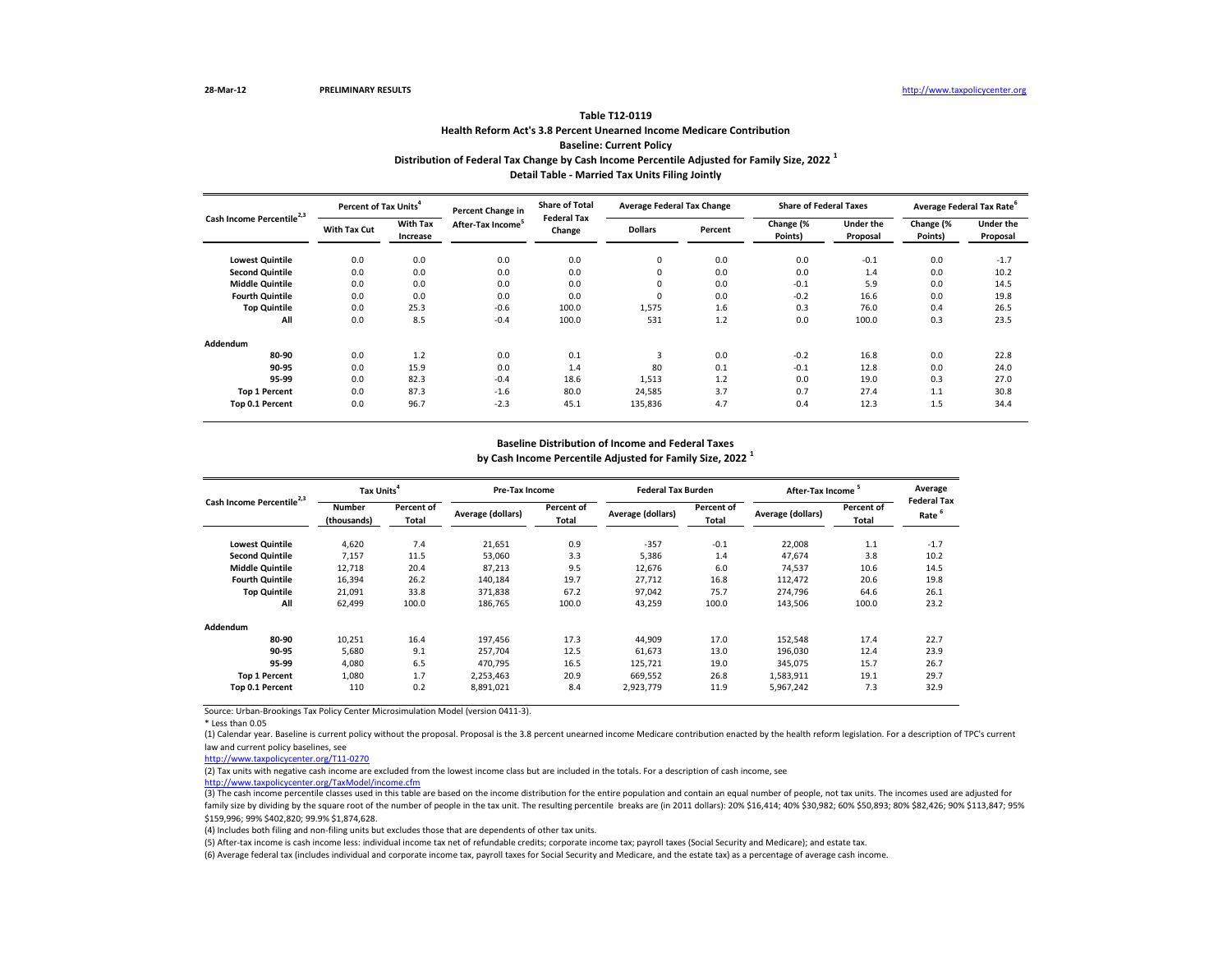| Cash Income Percentile <sup>2,3</sup> |                     | Percent of Tax Units <sup>4</sup> |                               | <b>Share of Total</b><br>Percent Change in | <b>Average Federal Tax Change</b> |         | <b>Share of Federal Taxes</b> |                              |                      | Average Federal Tax Rate <sup>6</sup> |
|---------------------------------------|---------------------|-----------------------------------|-------------------------------|--------------------------------------------|-----------------------------------|---------|-------------------------------|------------------------------|----------------------|---------------------------------------|
|                                       | <b>With Tax Cut</b> | <b>With Tax</b><br>Increase       | After-Tax Income <sup>5</sup> | <b>Federal Tax</b><br>Change               | <b>Dollars</b>                    | Percent | Change (%<br>Points)          | <b>Under the</b><br>Proposal | Change (%<br>Points) | <b>Under the</b><br>Proposal          |
| <b>Lowest Quintile</b>                | 0.0                 | 0.0                               | 0.0                           | 0.0                                        | 0                                 | 0.0     | 0.0                           | $-5.9$                       | 0.0                  | $-7.6$                                |
| <b>Second Quintile</b>                | 0.0                 | 0.0                               | 0.0                           | 0.0                                        | 0                                 | 0.0     | $-0.1$                        | 14.4                         | 0.0                  | 9.6                                   |
| <b>Middle Quintile</b>                | 0.0                 | 0.0                               | 0.0                           | 0.0                                        | 0                                 | 0.0     | $-0.1$                        | 27.3                         | 0.0                  | 17.2                                  |
| <b>Fourth Quintile</b>                | 0.0                 | 0.1                               | 0.0                           | 0.0                                        | 0                                 | 0.0     | $-0.1$                        | 27.6                         | 0.0                  | 21.3                                  |
| <b>Top Quintile</b>                   | 0.0                 | 22.2                              | $-0.4$                        | 100.0                                      | 809                               | 1.2     | 0.3                           | 36.5                         | 0.3                  | 26.8                                  |
| All                                   | 0.0                 | 1.1                               | $-0.1$                        | 100.0                                      | 38                                | 0.4     | 0.0                           | 100.0                        | 0.1                  | 15.4                                  |
| Addendum                              |                     |                                   |                               |                                            |                                   |         |                               |                              |                      |                                       |
| 80-90                                 | 0.0                 | 3.9                               | 0.0                           | 0.6                                        | 8                                 | 0.0     | $-0.1$                        | 13.2                         | 0.0                  | 24.6                                  |
| 90-95                                 | 0.0                 | 34.0                              | $-0.1$                        | 3.6                                        | 139                               | 0.3     | 0.0                           | 6.2                          | 0.1                  | 25.8                                  |
| 95-99                                 | 0.0                 | 64.9                              | $-0.4$                        | 18.0                                       | 940                               | 1.0     | 0.0                           | 7.9                          | 0.3                  | 26.5                                  |
| <b>Top 1 Percent</b>                  | 0.0                 | 90.2                              | $-1.7$                        | 77.9                                       | 20,902                            | 3.7     | 0.3                           | 9.3                          | 1.2                  | 31.9                                  |
| Top 0.1 Percent                       | 0.0                 | 99.4                              | $-2.3$                        | 40.2                                       | 129,982                           | 4.4     | 0.2                           | 4.1                          | 1.5                  | 36.2                                  |

\* Less than 0.05

| Cash Income Percentile <sup>2,3</sup> |                              | Tax Units <sup>4</sup>     |                   | Pre-Tax Income             |                   | <b>Federal Tax Burden</b> | After-Tax Income <sup>5</sup> |                     | Average                                 |
|---------------------------------------|------------------------------|----------------------------|-------------------|----------------------------|-------------------|---------------------------|-------------------------------|---------------------|-----------------------------------------|
|                                       | <b>Number</b><br>(thousands) | Percent of<br><b>Total</b> | Average (dollars) | Percent of<br><b>Total</b> | Average (dollars) | Percent of<br>Total       | Average (dollars)             | Percent of<br>Total | <b>Federal Tax</b><br>Rate <sup>6</sup> |
| <b>Lowest Quintile</b>                | 10,465                       | 35.7                       | 19,525            | 12.0                       | $-1,474$          | $-5.9$                    | 20,999                        | 15.3                | $-7.6$                                  |
| <b>Second Quintile</b>                | 8,708                        | 29.7                       | 45,103            | 23.1                       | 4,318             | 14.5                      | 40,785                        | 24.7                | 9.6                                     |
| <b>Middle Quintile</b>                | 5,571                        | 19.0                       | 74,368            | 24.4                       | 12,788            | 27.4                      | 61,580                        | 23.8                | 17.2                                    |
| <b>Fourth Quintile</b>                | 3,097                        | 10.6                       | 109,128           | 19.9                       | 23,216            | 27.7                      | 85,911                        | 18.5                | 21.3                                    |
| <b>Top Quintile</b>                   | 1,386                        | 4.7                        | 256,613           | 20.9                       | 67,971            | 36.3                      | 188,642                       | 18.2                | 26.5                                    |
| All                                   | 29,354                       | 100.0                      | 57,903            | 100.0                      | 8,851             | 100.0                     | 49,052                        | 100.0               | 15.3                                    |
| Addendum                              |                              |                            |                   |                            |                   |                           |                               |                     |                                         |
| 80-90                                 | 843                          | 2.9                        | 166,102           | 8.2                        | 40,902            | 13.3                      | 125,199                       | 7.3                 | 24.6                                    |
| 90-95                                 | 288                          | 1.0                        | 216,482           | 3.7                        | 55,672            | 6.2                       | 160,810                       | 3.2                 | 25.7                                    |
| 95-99                                 | 214                          | 0.7                        | 360,979           | 4.6                        | 94,847            | 7.8                       | 266,133                       | 4.0                 | 26.3                                    |
| <b>Top 1 Percent</b>                  | 42                           | 0.1                        | 1,823,813         | 4.5                        | 560,953           | 9.0                       | 1,262,860                     | 3.7                 | 30.8                                    |
| Top 0.1 Percent                       | 3                            | 0.0                        | 8,551,029         | 1.7                        | 2,967,572         | 4.0                       | 5,583,457                     | 1.3                 | 34.7                                    |

# **Distribution of Federal Tax Change by Cash Income Percentile Adjusted for Family Size, 2022 <sup>1</sup> Detail Table - Head of Household Tax Units**

# **Table T12-0119 Health Reform Act's 3.8 Percent Unearned Income Medicare Contribution Baseline: Current Policy**

## **Baseline Distribution of Income and Federal Taxes**

**by Cash Income Percentile Adjusted for Family Size, 2022 <sup>1</sup>**

(5) After-tax income is cash income less: individual income tax net of refundable credits; corporate income tax; payroll taxes (Social Security and Medicare); and estate tax. (6) Average federal tax (includes individual and corporate income tax, payroll taxes for Social Security and Medicare, and the estate tax) as a percentage of average cash income.

(1) Calendar year. Baseline is current policy without the proposal. Proposal is the 3.8 percent unearned income Medicare contribution enacted by the health reform legislation. For a description of TPC's current law and current policy baselines, see

[http://www.taxpolicycente](http://www.taxpolicycenter.org/T11-0270)r.org/T11-0270

(2) Tax units with negative cash income are excluded from the lowest income class but are included in the totals. For a description of cash income, see [http://www.taxpolicycente](http://www.taxpolicycenter.org/TaxModel/income.cfm)r.org/TaxModel/income.cfm

(3) The cash income percentile classes used in this table are based on the income distribution for the entire population and contain an equal number of people, not tax units. The incomes used are adjusted for family size by dividing by the square root of the number of people in the tax unit. The resulting percentile breaks are (in 2011 dollars): 20% \$16,414; 40% \$30,982; 60% \$50,893; 80% \$82,426; 90% \$113,847; 95% \$159,996; 99% \$402,820; 99.9% \$1,874,628.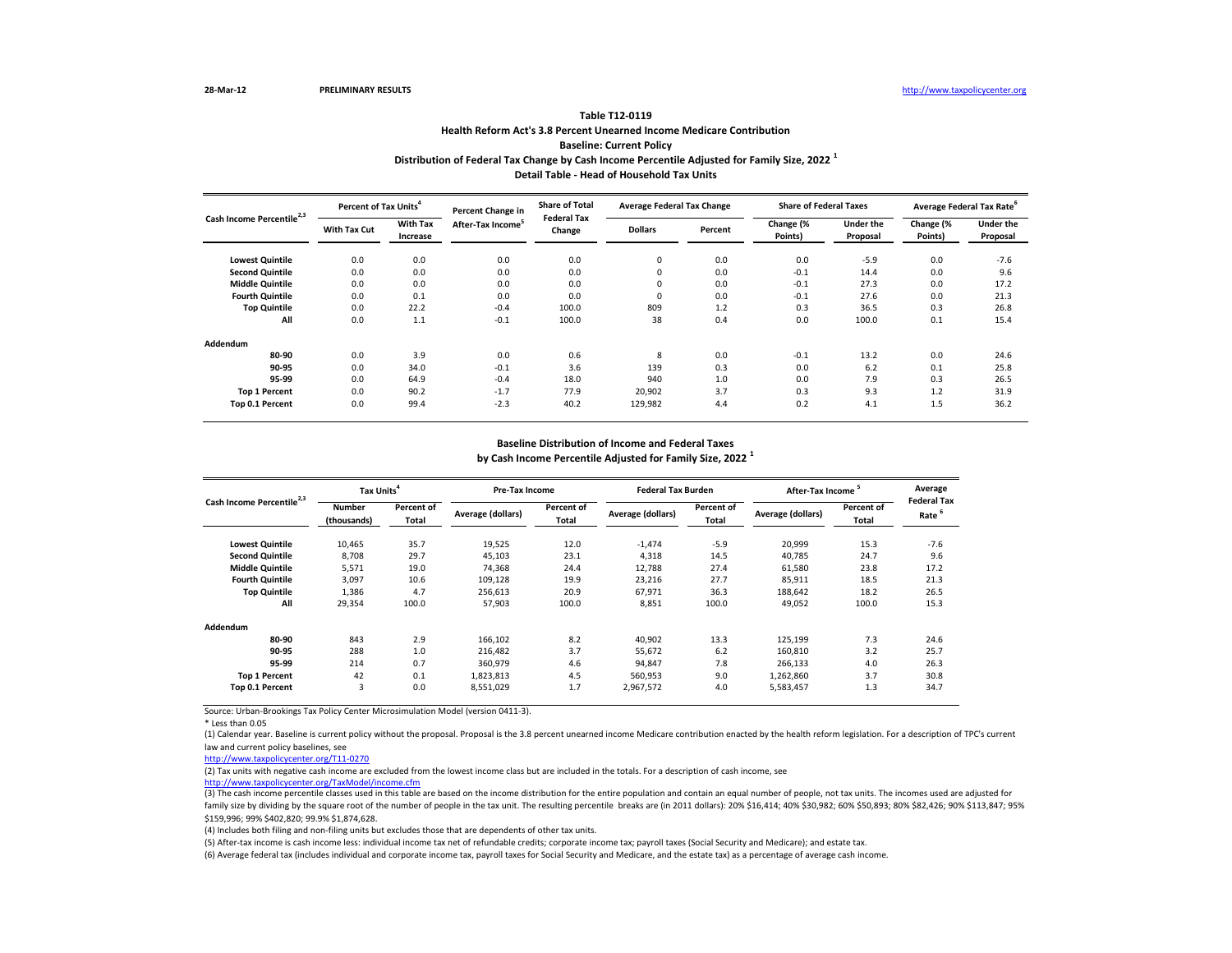| Cash Income Percentile <sup>2,3</sup> |                     | Percent of Tax Units <sup>4</sup> |                               | <b>Share of Total</b><br>Percent Change in<br><b>Federal Tax</b> | <b>Average Federal Tax Change</b> |         | <b>Share of Federal Taxes</b> |                              | Average Federal Tax Rate <sup>6</sup> |                              |
|---------------------------------------|---------------------|-----------------------------------|-------------------------------|------------------------------------------------------------------|-----------------------------------|---------|-------------------------------|------------------------------|---------------------------------------|------------------------------|
|                                       | <b>With Tax Cut</b> | <b>With Tax</b><br>Increase       | After-Tax Income <sup>3</sup> | Change                                                           | <b>Dollars</b>                    | Percent | Change (%<br>Points)          | <b>Under the</b><br>Proposal | Change (%<br>Points)                  | <b>Under the</b><br>Proposal |
| <b>Lowest Quintile</b>                | 0.0                 | 0.0                               | 0.0                           | 0.0                                                              | 0                                 | 0.0     | 0.0                           | $-1.5$                       | 0.0                                   | $-10.5$                      |
| <b>Second Quintile</b>                | 0.0                 | 0.0                               | 0.0                           | 0.0                                                              | $\mathbf{0}$                      | 0.0     | 0.0                           | 3.5                          | 0.0                                   | 10.0                         |
| <b>Middle Quintile</b>                | 0.0                 | 0.0                               | 0.0                           | 0.0                                                              | 0                                 | 0.0     | $-0.1$                        | 10.5                         | 0.0                                   | 17.4                         |
| <b>Fourth Quintile</b>                | 0.0                 | 0.1                               | 0.0                           | 0.0                                                              | $\mathbf{0}$                      | 0.0     | $-0.2$                        | 21.3                         | 0.0                                   | 21.7                         |
| <b>Top Quintile</b>                   | 0.0                 | 33.8                              | $-0.5$                        | 100.0                                                            | 1,615                             | 1.4     | 0.3                           | 66.1                         | 0.4                                   | 28.1                         |
| All                                   | 0.0                 | 5.9                               | $-0.3$                        | 100.0                                                            | 279                               | 0.9     | 0.0                           | 100.0                        | 0.2                                   | 22.7                         |
| Addendum                              |                     |                                   |                               |                                                                  |                                   |         |                               |                              |                                       |                              |
| 80-90                                 | 0.0                 | 3.2                               | 0.0                           | 0.3                                                              |                                   | 0.0     | $-0.2$                        | 17.3                         | 0.0                                   | 24.3                         |
| 90-95                                 | 0.0                 | 50.6                              | $-0.1$                        | 3.3                                                              | 296                               | 0.4     | $-0.1$                        | 8.3                          | 0.1                                   | 25.6                         |
| 95-99                                 | 0.0                 | 90.0                              | $-0.4$                        | 17.8                                                             | 1,434                             | 1.0     | 0.0                           | 16.9                         | 0.3                                   | 28.4                         |
| <b>Top 1 Percent</b>                  | 0.0                 | 94.9                              | $-1.5$                        | 78.6                                                             | 25,412                            | 3.2     | 0.5                           | 23.6                         | 1.0                                   | 32.7                         |
| Top 0.1 Percent                       | 0.0                 | 99.7                              | $-2.2$                        | 44.3                                                             | 160,140                           | 4.2     | 0.3                           | 10.0                         | 1.5                                   | 35.8                         |

\* Less than 0.05

Note: Tax units with children are those claiming an exemption for children at home or away from home.

| Cash Income Percentile <sup>2,3</sup> | Tax Units <sup>4</sup>       |                            | <b>Pre-Tax Income</b> |                            | <b>Federal Tax Burden</b> |                            | After-Tax Income <sup>3</sup> |                                   | Average                                 |
|---------------------------------------|------------------------------|----------------------------|-----------------------|----------------------------|---------------------------|----------------------------|-------------------------------|-----------------------------------|-----------------------------------------|
|                                       | <b>Number</b><br>(thousands) | <b>Percent of</b><br>Total | Average (dollars)     | Percent of<br><b>Total</b> | Average (dollars)         | Percent of<br><b>Total</b> | Average (dollars)             | <b>Percent of</b><br><b>Total</b> | <b>Federal Tax</b><br>Rate <sup>6</sup> |
| <b>Lowest Quintile</b>                | 11,454                       | 21.3                       | 20,883                | 3.3                        | $-2,183$                  | $-1.5$                     | 23,065                        | 4.7                               | $-10.5$                                 |
| <b>Second Quintile</b>                | 11,288                       | 21.0                       | 51,488                | 8.0                        | 5,137                     | 3.6                        | 46,351                        | 9.3                               | 10.0                                    |
| <b>Middle Quintile</b>                | 10,923                       | 20.3                       | 91,303                | 13.8                       | 15,838                    | 10.6                       | 75,465                        | 14.7                              | 17.4                                    |
| <b>Fourth Quintile</b>                | 10,554                       | 19.6                       | 152,768               | 22.2                       | 33,117                    | 21.5                       | 119,651                       | 22.5                              | 21.7                                    |
| <b>Top Quintile</b>                   | 9,307                        | 17.3                       | 414,883               | 53.2                       | 115,072                   | 65.8                       | 299,811                       | 49.6                              | 27.7                                    |
| All                                   | 53,847                       | 100.0                      | 134,720               | 100.0                      | 30,250                    | 100.0                      | 104,470                       | 100.0                             | 22.5                                    |
| Addendum                              |                              |                            |                       |                            |                           |                            |                               |                                   |                                         |
| 80-90                                 | 5,278                        | 9.8                        | 221,619               | 16.1                       | 53,903                    | 17.5                       | 167,716                       | 15.7                              | 24.3                                    |
| 90-95                                 | 1,696                        | 3.2                        | 313,970               | 7.3                        | 80,204                    | 8.4                        | 233,766                       | 7.1                               | 25.6                                    |
| 95-99                                 | 1,868                        | 3.5                        | 522,691               | 13.5                       | 147,236                   | 16.9                       | 375,455                       | 12.5                              | 28.2                                    |
| <b>Top 1 Percent</b>                  | 465                          | 0.9                        | 2,545,464             | 16.3                       | 807,977                   | 23.0                       | 1,737,487                     | 14.4                              | 31.7                                    |
| Top 0.1 Percent                       | 42                           | 0.1                        | 11,001,478            | 6.3                        | 3,777,383                 | 9.6                        | 7,224,095                     | 5.3                               | 34.3                                    |

## **Distribution of Federal Tax Change by Cash Income Percentile Adjusted for Family Size, 2022 <sup>1</sup> Detail Table - Tax Units with Children**

# **Table T12-0119 Health Reform Act's 3.8 Percent Unearned Income Medicare Contribution Baseline: Current Policy**

## **Baseline Distribution of Income and Federal Taxes**

**by Cash Income Percentile Adjusted for Family Size, 2022 <sup>1</sup>**

(5) After-tax income is cash income less: individual income tax net of refundable credits; corporate income tax; payroll taxes (Social Security and Medicare); and estate tax. (6) Average federal tax (includes individual and corporate income tax, payroll taxes for Social Security and Medicare, and the estate tax) as a percentage of average cash income.

(1) Calendar year. Baseline is current policy without the proposal. Proposal is the 3.8 percent unearned income Medicare contribution enacted by the health reform legislation. For a description of TPC's current law and current policy baselines, see

[http://www.taxpolicycente](http://www.taxpolicycenter.org/T11-0270)r.org/T11-0270

(2) Tax units with negative cash income are excluded from the lowest income class but are included in the totals. For a description of cash income, see [http://www.taxpolicycente](http://www.taxpolicycenter.org/TaxModel/income.cfm)r.org/TaxModel/income.cfm

(3) The cash income percentile classes used in this table are based on the income distribution for the entire population and contain an equal number of people, not tax units. The incomes used are adjusted for family size by dividing by the square root of the number of people in the tax unit. The resulting percentile breaks are (in 2011 dollars): 20% \$16,414; 40% \$30,982; 60% \$50,893; 80% \$82,426; 90% \$113,847; 95% \$159,996; 99% \$402,820; 99.9% \$1,874,628.